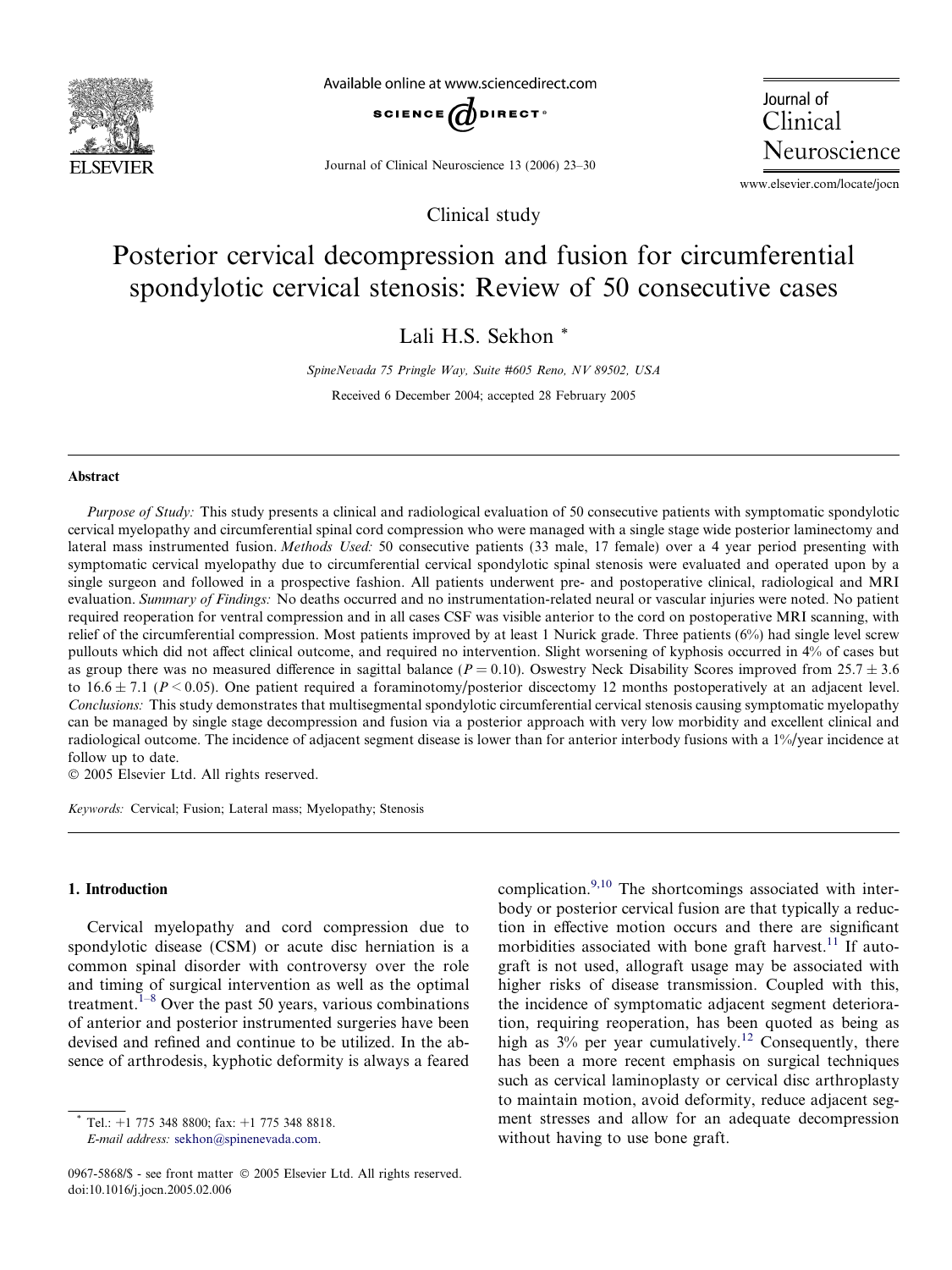For circumferential spondylotic disease, anterior decompression and fusion can be followed by interval posterior laminectomy, if required, or alternatively, via multilevel posterior cervical laminectomy as a standalone procedure. Multilevel anterior decompression and fusion is not a low morbidity procedure.<sup>[13–16](#page-6-0)</sup> With recent improvements in posterior instrumentation,<sup>[17,18](#page-6-0)</sup> a resurgence of interest in posterior instrumentation and decompression has occurred.

This study presents a clinical and radiological prospective evaluation of 50 patients with symptomatic spondylotic cervical myelopathy who were managed with a wide posterior decompression and lateral mass instrumented fusion. In all cases, an attempt was made to address circumferential pathology via a single posterior approach.

#### 2. Patients and methods

Fifty consecutive patients (33 male, 17 female) over a 4 year period presenting with symptomatic cervical myelopathy due to circumferential cervical spondylotic spinal stenosis were evaluated and operated upon by a single surgeon and followed in a prospective fashion. Patients with severe kyphotic deformity or no dorsal compression were excluded. No patients were lost to follow up and no patients were excluded from the study. All patients underwent preoperative clinical, radiological and MRI evaluation. Clinical assessment consisted of a detailed history and neurological assessment, Nurick grading<sup>[19](#page-6-0)</sup> and patient surveys consisting of Oswestry Neck Disability Index<sup>[20](#page-6-0)</sup> (ONDI) scoring. MRI evaluation was performed by an independent observer. The MRI scans were graded in a yes/no fashion for residural stenosis and the presence of cerebrospinal fluid (CSF) on T2-weighted sagittal imaging anterior to the spinal cord at all levels in the cervical spine. All patients had preoperative MR imaging that documented both ventral and dorsal cervical cord compression. A typical case is shown in [Fig. 1A](#page-2-0) and B. Postoperative fusion and stability was assessed with plain radiography which included dynamic films 6 weeks after initial surgery. The patient demographics are summarized in [Table 1](#page-2-0). Comparison of ONDI scores and Nurick grades was perfomed using paired t-tests. A  $P$  value  $\leq 0.05$  was regarded as significant. All data is presented as mean  $\pm$  standard deviation.

Surgical intervention was offered for those patients with symptomatic myelopathy, T2-weighted MRI signal change in the spinal cord at the site of compression or severe cord deformation or compression. The surgery was performed in a consistent fashion by a single surgeon. Intubation was performed for cases with severe stenosis in an awake fiberoptic fashion. The patient was positioned prone using 3 pin skull fixation on a radiolucent spinal operating table. All cases were performed with fluoroscopic guidance. Via a midline cervical incision a bilateral subperiosteal exposure was effected to the lateral margins of the facet joints. The motion segments to be fused had their facet joints decorticated. Great care was taken to protect the facet joints above and below the instrumented levels. The lateral masses were cannulated and tapped prior to the decompression. Placement of instrumentation was performed after the decompression. A modified trajectory was taken for screw placement from standard trajectories. The entry point was 1 mm medial to the midpoint of the facet joint. The screws were angulated  $20-25^\circ$  laterally and superiorly to try and attain the best purchase of the lateral mass with minimal risk of neural or vascular injury [\(Fig. 2A](#page-3-0), B), which is basically a modification of the Anderson technique.[21](#page-6-0) Morcellized posterior elements were placed over the decorticated lateral masses and into the appropriate facet joints prior to screw placement [\(Fig. 3\)](#page-4-0). Fusion was performed in situ with no attempt made to alter preoperative alignment. Typical operating time was 2–3 hours. The patients were monitored overnight and typically discharged from hospital 5–10 days postoperatively in an Aspen<sup>®</sup> collar (Aspen Medical Products. Long Beach, CA). A thinslice reconstructed CT scan was performed on day 1 postop to confirm adequate screw placement.

Postoperatively, patients were evaluated clinically and radiologically at 6 weeks, 3 months, 6 months, 12 months and yearly thereafter. No patients were lost to follow up. The most recent ONDI and clinical assessment was used for this evaluation. MRI scanning was performed 3 months postoperatively and reviewed in a blinded fashion for the adequacy of decompression and the presence of residual compression. [Fig. 4](#page-4-0) illustrates postoperative imaging from a typical case.

Sagittal balance and worsening of kyphosis was calculated using preoperative neutral lateral c-spine xrays and comparing these to neutral postoperative lateral c-spine xrays, with the latest visit used as the postoperative study of choice. The method of calculation is shown in [Fig. 5](#page-5-0). A line was drawn parallel to the vertical posterior border of C2. This was repeated at C7. The acute angle between these two lines was calculated (C2/C7 angle) and comparison was made using a two-sample t-test assuming equal variances. A P value less than .05 was regarded as significant.

### 3. Results

Seven patients had diabetes and six patients smoked cigarettes preoperatively. Preoperative Nurick Grade was  $1.93 \pm 2.5$ . All 50 patients underwent a posterior cervical laminectomy and lateral mass fusion with local autograft. The results are summarized in [Table 2.](#page-5-0) The typical width of the decompression is shown in [Fig. 2.](#page-3-0) Between 1 and 4 levels were instrumented (mean  $= 2.88 \pm 1.00$ ). In 22 patients the Axis<sup>®</sup> plate/screw system (Medtronic Sofamor-Danek, Memphis, TN) was used and in the last 28 patients a polyaxial screw/rod system was used, either Vertex (Medtronic-Sofamor Danek, Memphis, TN), Summit (DepuySpine, Raynham, MA) systems or Oasys®. (Stryker Spine, Cestas, France).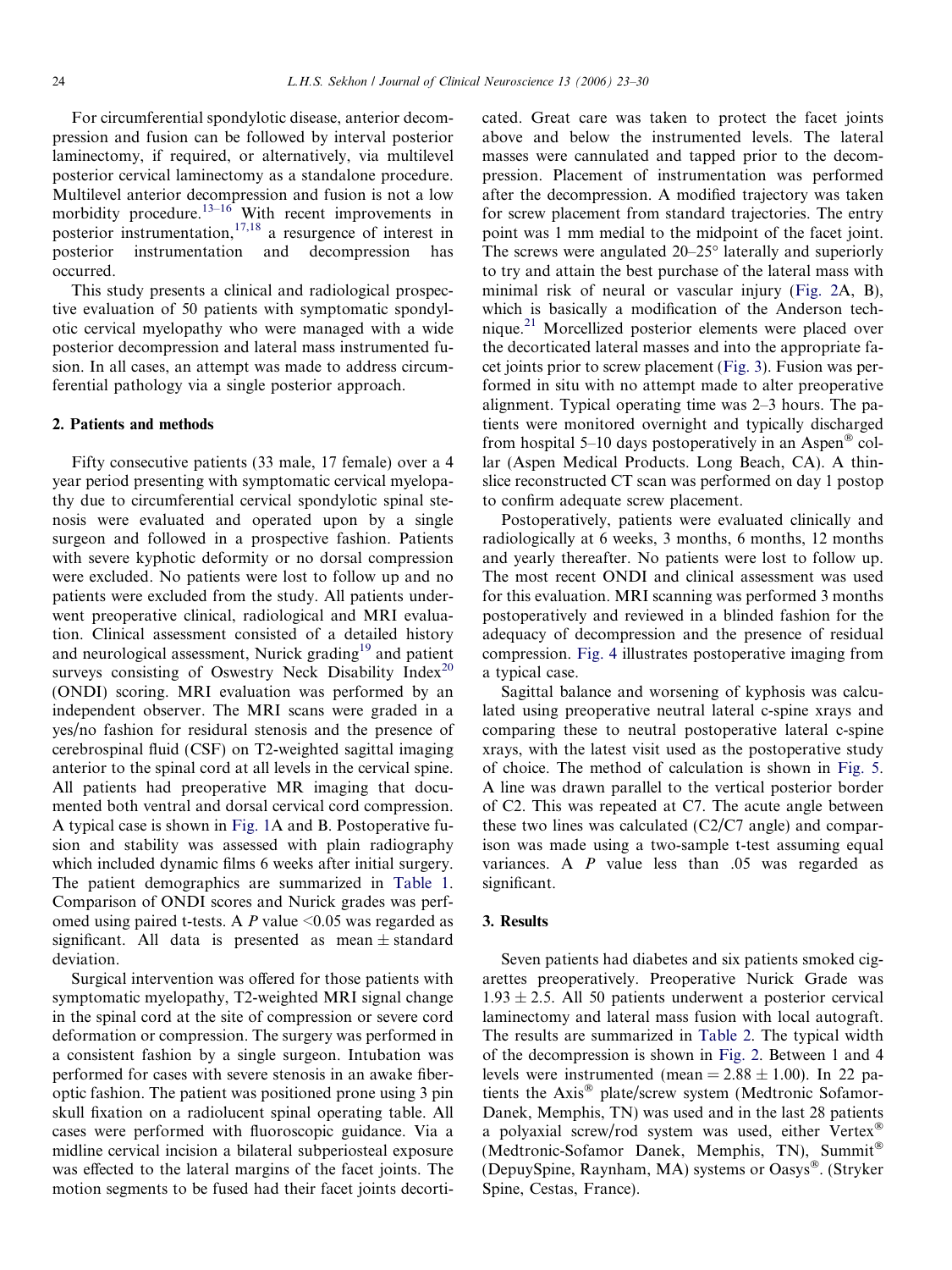<span id="page-2-0"></span>

Fig. 1. T2-weighted sagittal (A) and axial (B) MRI scans of the cervical spine of a typical patient presenting with myelopathy and circumferential spinal cord compression due to spondylotic disease. At several levels, cerebrospinal fluid is not visualized anterior to the spinal cord.

| Table 1                                           |  |
|---------------------------------------------------|--|
| Patient demographics $n = 50$ , (mean $\pm$ s.d.) |  |

| Male                                          | 33                              |
|-----------------------------------------------|---------------------------------|
| Female                                        | 17                              |
| Average age (years)                           | $63 \pm 12.4$                   |
| <b>Diabetes</b>                               | 12%                             |
| Smoker                                        | 14%                             |
| Clinical myelopathy                           | 95%                             |
| Cord signal change on sagittal T2W MRI scan   | 75%                             |
| Preoperative Nurick grade                     | $1.93 \pm 2.5$                  |
| Preoperative Oswestry Neck Disability Score   | $25.7 \pm 3.6$                  |
| Preoperative circumferential cord compression | $100\%$                         |
| Preoperative $C2/C7$ angle                    | $13.4^{\circ} \pm 14.3^{\circ}$ |

No deaths occurred and no instrumentation-related neural or vascular injuries were noted. No myelopathic deterioration was noted postoperatively, although one patient suffered a C5 root lesion which had not recovered 12 months after the initial surgery. Three patients had greater than 500 ml blood loss during the procedure but only one patient was transfused. There were three dural tears repaired intraoperatively, and one superficial infection treated with antibiotics. Postoperative neck pain typically resolved within 3–4 weeks in all patients.

Mean followup was  $30.1 \pm 9.03$  months. Three patients (6%) had single level screw pullouts at follow up which did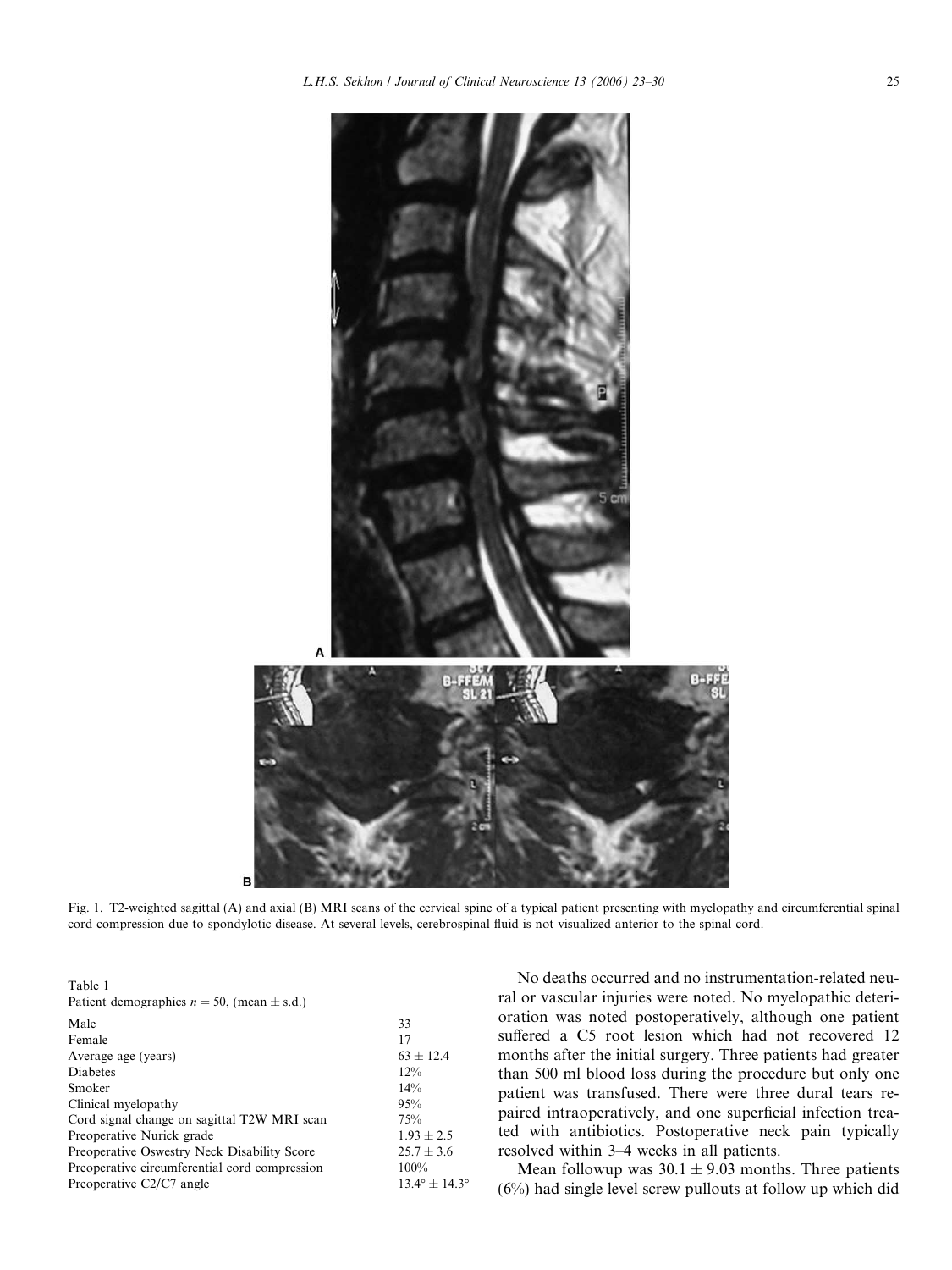<span id="page-3-0"></span>

Fig. 2. Postoperative lateral (A) and anterior-posterior (B) X-rays of the cervical spine of the patient from [Fig. 1](#page-2-0) showing typical placement of the lateral mass screws with a solid fusion posteriorly.

not affect clinical outcome, and required no intervention. Two of these (4%) developed a slight worsening of kyphosis. One patient required extension of the laminectomy by one level 6 months after initial surgery because of posterior migration of the spinal cord and impingement on a more caudal posterior element. No patient required reoperation for ventral compression after the initial procedure. One patient had a C6/7 posterolateral disc protusion 12 months after initial surgery which required a posterior laminoforaminotomy and disc fragmentectomy.

Postoperative MRI scanning at 3 months showed an absence of persisting compression at the operated levels in 100% of cases. In all cases CSF was visible anterior to the cord on postoperative MRI, with relief of the circumferential stenosis. In some patients large anterior osteophyte/disc complexes appeared to have regressed or appeared less pronounced on the postoperative study (see [Fig. 4](#page-4-0)). Most patients improved by approximately one Nurick grade (see [Table 1](#page-2-0)) ( $P < 0.05$ ). A good range of movement was present in all patients, with no subjective limitations, except for the extremes of extension in some cases with four level arthrodeses. All patients reported adequate neck mobility for daily living. No patient had subjective complaints of a loss of motion that interfered with their life. ONDI improved from  $25.7 \pm 3.6$  to  $16.6 \pm 7.1$  $(P < 0.05)$ . There was no difference between the results in patients who were instrumented with a screw/plate construct as opposed to a screw/rod construct. Assessment of fusion was difficult despite the use of reconstructed CT scanning. When looking specifically at widening of the interspinous spaces on dynamic imaging at follow-up, no patients had symptomatic or radiological pseudoarthroses. Finally, when looking at the C2/C7 sagittal balance angle as illustrated in [Fig. 5,](#page-5-0) preoperatively this angle was a mean of  $13.4^{\circ} \pm 14.3^{\circ}$  whereas postoperatively this angle was  $6.3^{\circ} \pm 13.3^{\circ}$ . Statistical analysis showed no sginificant difference between the preoperative and postoperative measures ( $P = 0.10$ ).

## 4. Discussion

Lateral mass spinal fixation is a safe and effective stabilization technique. An improvement in myelopathy with low morbidity can be achieved. Acceptable outcomes in terms of neck pain and mobility can be achieved and prevent of postoperative defomity is better than that with laminectomy alone.

Laminectomy was first described in 1901 in the management of cervical trauma.<sup>22</sup> Simple posterior decompression has been utilized for over 40 years in the management of spondylotic disease. Poorer outcomes in comparison to anterior approaches and postoperative kyphotic deformity have always been the downfalls of this technique.<sup>[23,24](#page-6-0)</sup> Kap-tain et al.<sup>[25](#page-7-0)</sup> reported that up to  $30\%$  of patients with straight cervical spines develop kyphosis after simple laminectomy. The outcomes reported here, however, are better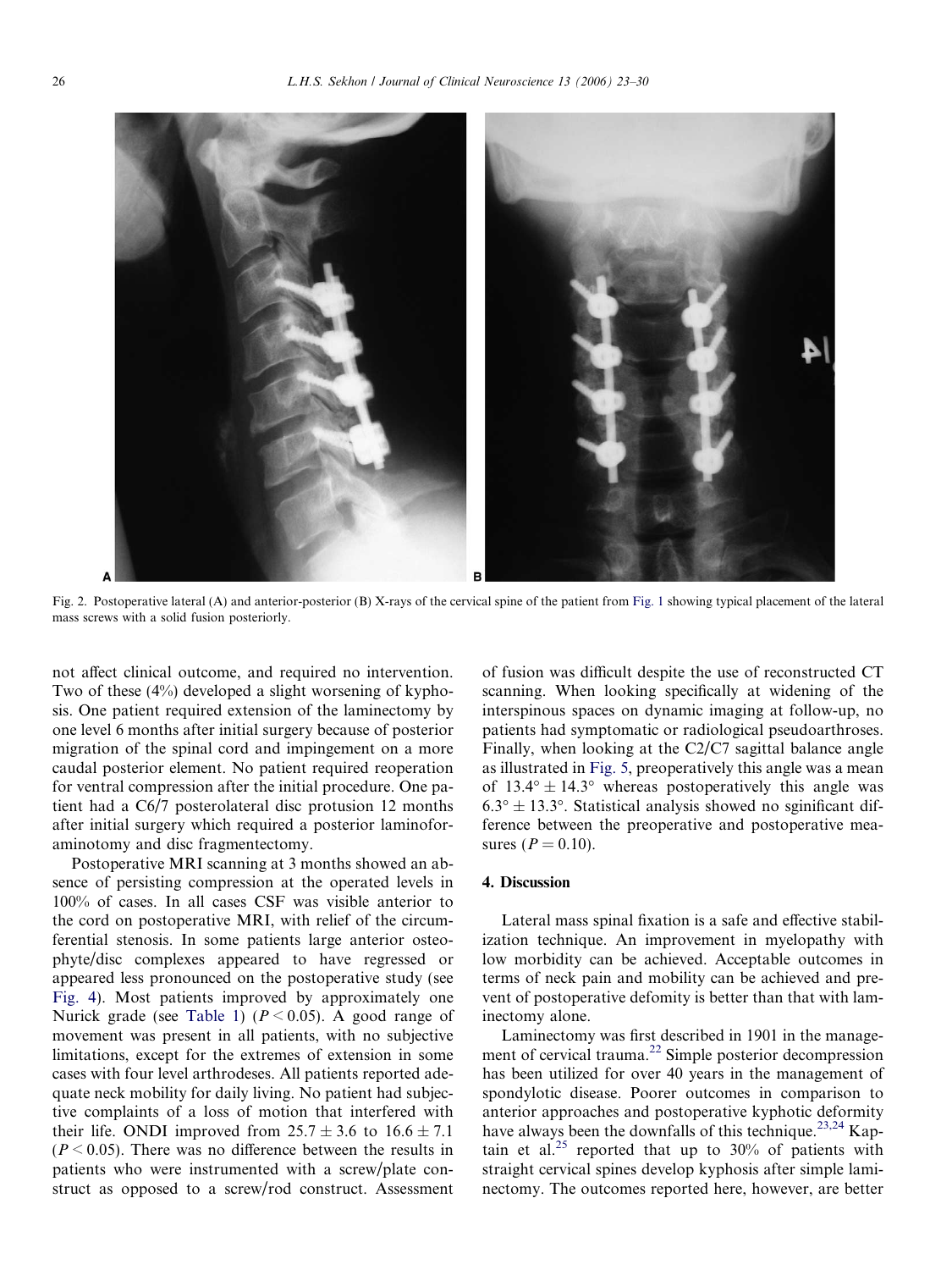<span id="page-4-0"></span>

Fig. 3. Intraoperative view of the width of the decompression with local autografting of the posterior elements into the facet joints and over the decorticated surfaces of the posterior and lateral surface of the lateral masses.

than those reported in earlier simple laminectomy ser-ies.<sup>[26,27](#page-7-0)</sup> Only  $4\%$  of this group worsened their preoperative deformity. As stated by Houten and Cooper<sup>[28](#page-7-0)</sup>, it may be that maintenance of cervical alignment and avoidance of kyphosis may improve overall outcome.

Laminoplasty was developed in order to maintain motion and prevent kyphosis and numerous series have described good results with this technique.<sup>29-32</sup> This technique preserves motion but has been reported to have a higher incidence of root injury<sup>[33](#page-7-0)</sup> and axial neck pain.<sup>[34,35](#page-7-0)</sup> Coupled with this, the technique is preferably performed in patients with lordotic spinal alignment, with neutral or kyphotic patients potentially worsening their deformity after surgery. When looking at this surgical series, all patients had improvements in the ONDI and reported neck movements that did not interfere with activities of daily living. Of the group, 96% maintained their preoperative alignment with no statistical difference in the C2/C7 sagittal balance measure. Longer fusion over three levels did however report difficulties in head turning associated with parallel car parking. One potential advantage of this technique over laminoplasty, aside from the more forgiving technical skill required and lower incidence of postoperative kyph-



Fig. 4. Postoperative T2-weighted sagittal MR scan on the patient shown in [Fig. 1](#page-2-0) showing the degree of decompression attained from a posterior approach. Of interest is the amount of spinal fluid now visible anteriorly and posteriorly to the spinal cord, the presence of myelomalacia that is often not clearly seen preoperatively because of the tight stenosis and the apparent regression of osteophytic material anteriorly.

otic deformity is that, in theory, by fusing diseased segments, regression of spondylotic disease may be achieved, a scenario that may not occur after laminoplasty.

Adjacent segment disease has been an area of focussed research over the past 10 years with the precise incidence still unclear. Hilibrand reported that up to 30% of patients undergoing anterior interbody fusions developed symptomatic adjacent segment disease at 10 years with one half to two thirds of these eventually undergoing surgery.<sup>[12](#page-6-0)</sup> In the posterior arthrodesis group, the incidence of symptomatic adjacent segment disease, with a mean followup of 25.6 months, was 2%. The followup is still relatively short but it may be that posterior arthrodesis will have a lower incidence of developing adjacent segment disease than similar anterior procedures. The reasons for this may be several.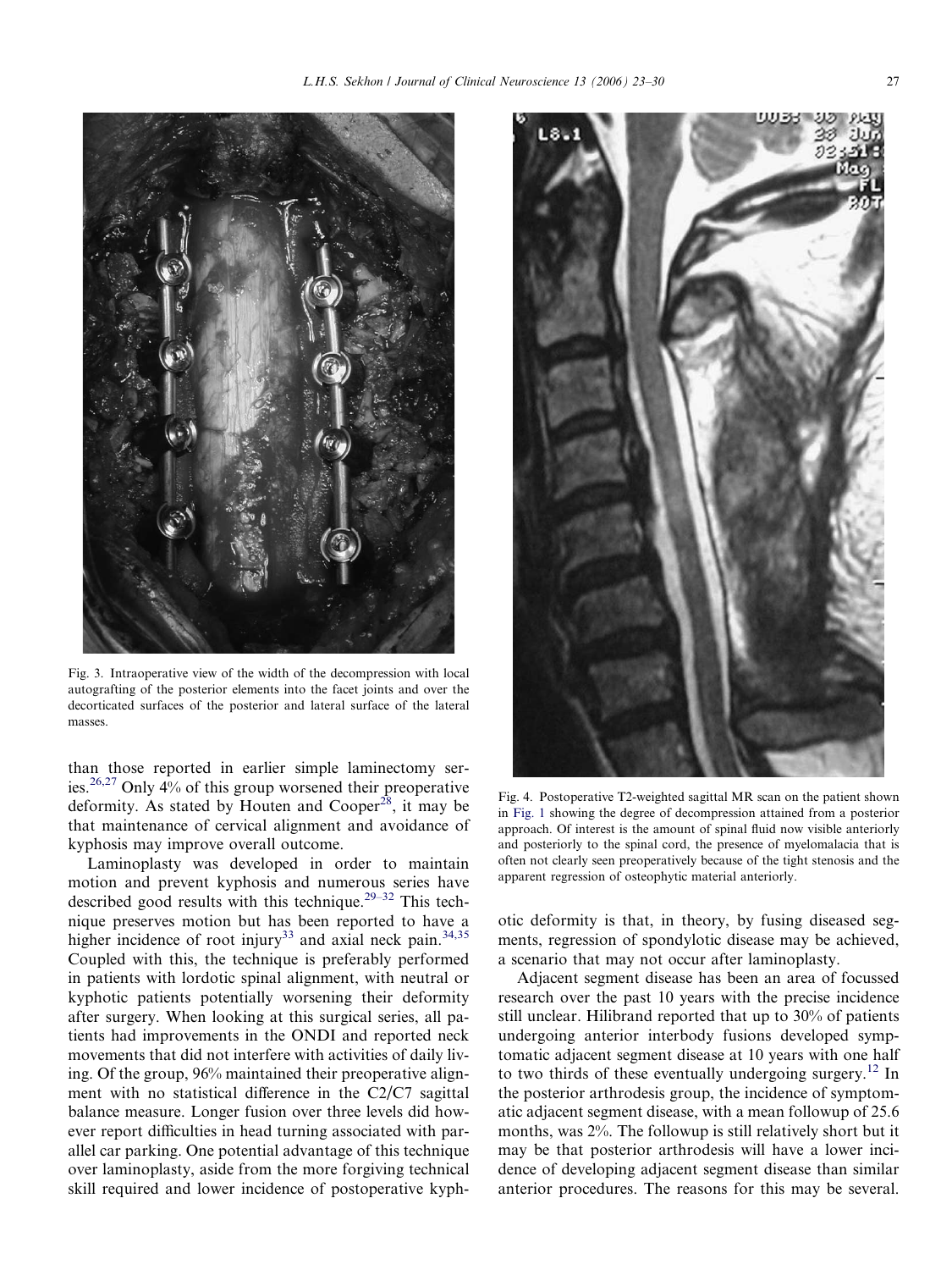<span id="page-5-0"></span>

Fig. 5. Typical postoperative neutral lateral c-spine X-ray showing how the C2/C7 sagittal balance angle was measured. Two lines parallel to the posterior vertebral body borders of C2 and C7 were made and their angle at intersection were calculated. If there was kyphosis, the angles were negative with lordosis giving positive angles.

| Table 2 |                                   |  |
|---------|-----------------------------------|--|
|         | Results summary (mean $\pm$ s.d.) |  |

| Total levels instrumented                              | 138                             |
|--------------------------------------------------------|---------------------------------|
| Average levels instrumented                            | $2.88 \pm 1.00$                 |
| Total number of screws placed                          | 376                             |
| Postoperative Nurick grade                             | $1.21 \pm 1.2$                  |
| Postoperative circumferential cord compression         | $0\%$                           |
| Postoperative Oswestry Neck Disability Score           | $16.6 + 7.1$                    |
| Worsening of preoperative deformity with screw pullout | $4\%$                           |
| Reoperation?                                           | $2\%$                           |
| Adjacent segments requiring surgery                    | $2\%$                           |
| Range of follow-up (months)                            | $12 - 50$                       |
| Average follow-up (months)                             | $30.1 \pm 9.03$                 |
| Postoperative C2/C7 angle                              | $13.4^{\circ} \pm 14.3^{\circ}$ |
|                                                        |                                 |

Firstly, the follow-up may be too short to clearly define the true natural history of posterior segmental fixation. Some of the patients in this group will undoubtedly undergo further surgery over the next 7–8 years, possibly as a result of the progression of disc degeneration that would have occurred even if surgery had not been done. Of interest, however, is that although lateral mass fixation is a relatively new technique, posterior wire fixation has been performed by surgeons for over 30 years and yet the reported incidence of reoperation at adjacent levels in those patients is low. If this trend is real, the mechanisms presumably relate to the relatively less rigid fixation achieved with these constructs. The phenomenon that provides this protection can be analogized to the movement seen on a diving board. In that scenario, one end is firmly fixed to the ground and does not move, yet the other end allows excursions upward and downward of a significant distance. In these cases, posterior tension banding may still allow micromotion anterior at the disc space in a fashion akin to a diving board. Consequently, this spring board motion may provide a shielding for the intervertebral discs by allowing micromotion. Such a scenario would not occur with anterior interbody fixation where the fusion surface area is relatively large and the potential for segmental motion low.

Lateral mass posterior fixation for myelopathy has been described by several groups in the literature. Recently, Huang et al. reported on 32 patients who underwent simi-lar surgery in the treatment of myelopathy.<sup>[36](#page-7-0)</sup> They demonstrated excellent outcomes with low morbidity. Their recruitment ws focussed on myelopathic patients without specifically looking at those patients with circumferential disease but nevertheless they showed improvements in Nurick grade, low surgical complications and felt that the procedure was ideal for the management of cervical myelopathy. Houten and Cooper similarly reported on 38 patients undergoing lateral mass fixation for spondylotic disease.[37](#page-7-0) They suggested that Nurick assessment was a poor assessment of functional outcome in myelopathy as it only focussed on lower limb function. They did however, report low morbidity and results at least equivalent to mutlilevel anterior techniques.<sup>[38](#page-7-0)</sup> Their patient selection again did not focus on patients with circumferential compression alone, but they did comment that postoperative MRI suggested complete decompression. Heller et al. reported a higher complication are with this technique in comparison to laminoplasty.<sup>[39](#page-7-0)</sup> Their results are at odds with the above authors and the results reported in this series.

When contrasting this procedure with decompression, two potential negatives relate to prosthetic costs and artifact on MRI scanning. Looking firstly, at cost, the placement of 10–12 poylaxial screws is expensive when compared to 1–2 level instrumented lumbar fusions. The non-constrained plate/screw systems  $(Axis^{\circledast})$  plates), however, are approximately 20% of the cost of the polyaxial screw/rod constructs (Vertex®, Summit<sup>®</sup> and Oasys® systems). Realising the limitations of these constructs (screw pullouts in this series only occurred in patients with nonconstrained plate/screw constructs) they nevertheless provide a cheap yet satisfactory option for subaxial disease, perhaps with polyaxial screw constructs reserved for junctional pathologies. With respect to imaging, blooming artifact did occur around the screw heads, however, midline and paramedian sagittal MR images had minimal artifact and the CSF spaces around the spinal cord, as well as spinal cord parenchyma, could be adequately visualised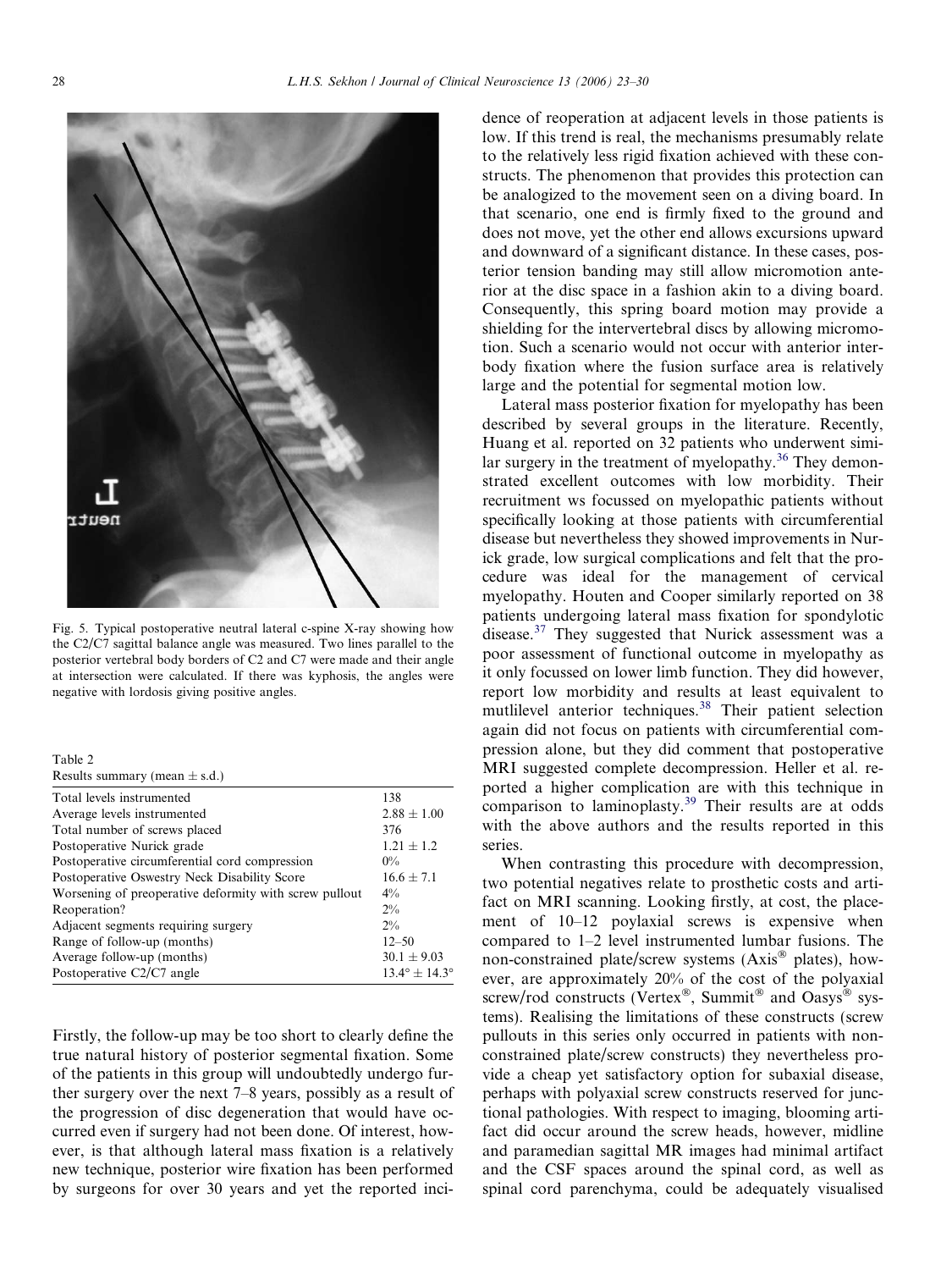<span id="page-6-0"></span>(see [Fig. 4](#page-4-0)). In most cases the foramina were also adequately visualised.

The complications most feared from lateral mass fixation relate to vertebral artery injury or nerve root injury. Of the 376 screws placed in this series, no clinical or radiological vertebral artery injuries occurred and the only root injury was as a result of over aggressive foraminal decompression of the C4/5 foramen. The use of local bone deserves comment. Hillibrand et al. $40$  reported a high rate of patient dissatisfaction and clinician-reported complications from anterior iliac crest harvesting. A similar complication rate probably occurs for posterior iliac crest harvesting. This technique had a greater than 90% fusion rate with 6% of patients having two screws pulling out at follow up. With this technique, local bone harvest avoids the complications of iliac crest harvesting, the potential risks of disease transmission associated with allograft usage and yet still achieves an acceptable fusion rate.

The mechanism of providing a circumferential decompression illustrates the shortcoming of the anterior approach. Because there is no limitation in terms of the proximity of the vertebral arteries, decompression posteriorly was in most cases wider than that achievable from an anterior approach and significantly was wider by several millimeters than the equatorial lateral diameter of the thecal sac (see [Fig. 3](#page-4-0)). This effectively allowed the entire dural tube and cord to drift off any ventral compression in a posterior direction without removal of anterior osteophytic disease. This would be analogous to a boat, beached on a sandbank being lifted off by the rising tide. The sandbank would be undisturbed but water would now flow freely under the hull of the boat. Of interest is that the postoperative MRI scan, performed 3 months after surgery, often showed apparent regression in the size of the anterior osteophytic disease (compare [Fig. 1A](#page-2-0) and [5](#page-5-0) where the osteophytic disease at C4/5 and C5/6 appears to reduce in size ventrally postoperatively). Most likely this phenomenon is an exaggeration of preoperative appearances by the MRI scanning that for reasons unknown is not seen in the postoperative imaging, and may be artifactual, but nevertheless appears to a reproducible phenomenon and may in fact reflect some reduction of disc bulging that may actually occur with posterior stablization.

### 5. Conclusions

This study demonstrates that multisegmental circumferential spondylotic cervical stenosis causing symptomatic myelopathy can be managed by single stage decompression and fusion via a posterior approach with very low morbidity and excellent clinical and radiological outcome.

## Investment/Financial disclosure

The author is a consultant for Stryker Spine and Medtronic Sofamor-Danek.

#### References

- 1. Kumar VG, Rea GL, Mervis LJ, McGregor JM. Cervical spondylotic myelopathy: functional and radiographic long-term outcome after laminectomy and posterior fusion. Neurosurgery 1999;44:771–7.
- 2. Adams CB, Logue V. Studies in cervical spondylotic myelopathy. I. Movement of the cervical roots, dura and cord, and their relation to the course of the extrathecal roots. Brain 1971;94:557–68.
- 3. Adams CB, Logue V. Studies in cervical spondylotic myelopathy. II. The movement and contour of the spine in relation to the neural complications of cervical spondylosis. Brain 1971;94:568–86.
- 4. Adams CB, Logue V. Studies in cervical spondylotic myelopathy. III. Some functional effects of operations for cervical spondylotic myelopathy. Brain 1971;94:587–94.
- 5. Carol MP, Ducker TB. Cervical spondylitic myelopathies: surgical treatment. J Spinal Disord 1988;1:59-65.
- 6. Ebersold MJ, Pare MC, Quast LM. Surgical treatment for cervical spondylitic myelopathy. J Neurosurg 1995;82:745-51.
- 7. Saunders RL, Bernini PM, Shirreffs Jr TG, Reeves AG. Central corpectomy for cervical spondylotic myelopathy: a consecutive series with long-term follow-up evaluation. *J Neurosurg* 1991:**74**:163-70.
- 8. Satomi K, Nishu Y, Kohno T, Hirabayashi K. Long-term follow-up studies of open-door expansive laminoplasty for cervical stenotic myelopathy. Spine 1994;19:507–10.
- 9. Butler JC, Whitecloud III TS. Postlaminectomy kyphosis. Causes and surgical management. Orthop Clin North Am 1992;23:505-11.
- 10. Orr RD, Zdeblick TA. Cervical spondylotic myelopathy. Approaches to surgical treatment. Clin Orthop Relat Res 1999;359:58–66.
- 11. Malloy KM, Hilibrand AS. Autograft versus allograft in degenerative cervical disease. Clin Orthop Relat Res 2002;394:27–38.
- 12. Hilibrand AS, Carlson GD, Palumbo MA, Jones PK, Bohlman HH. Radiculopathy and myelopathy at segments adjacent to the site of a previous anterior cervical arthrodesis. J Bone Joint Surg Am 1999;81:519–28.
- 13. Yang KC, Lu XS, Cai QL, Ye LX, Lu WQ. Cervical spondylotic myelopathy treated by anterior multilevel decompression and fusion. Follow-up report of 214 cases. Clin Orthop Relat Res 1981;221:161–4.
- 14. Shinomiya K, Okamoto A, Kamikozuru M, Furuya K, Yamaura I. An analysis of failures in primary cervical anterior spinal cord decompression and fusion. J Spinal Disord 1993;6:277-88.
- 15. Sonntag VK, Klara P. Controversy in spine care. Is fusion necessary after anterior cervical discectomy?. Spine 1996;21:1111–3.
- 16. Fielding JW. Complications of anterior cervical disk removal and fusion. Clin Orthop Relat Res 1992;284:10-3.
- 17. Muffoletto AJ, Hadjipavlou AG, Jensen RE, Nauta HJ, Necessary JT, Norcross-Nechay K. Techniques and pitfalls of cervical lateral mass plate fixation. Am J Orthop 2000;29:897–903.
- 18. Graham AW, Swank ML, Kinard RE, Lowery GL, Dials BE. Posterior cervical arthrodesis and stabilization with a lateral mass plate. Clinical and computed tomographic evaluation of lateral mass screw placement and associated complications. Spine 1996;21:323–8.
- 19. Nurick S. The natural history and the results of surgical treatment of the spinal cord disorder associated with cervical spondylosis. Brain 1972;95:101–8.
- 20. Vernon H, Mior S. The Neck Disability Index: a study of reliability and validity. J Manipulative Physiol Ther 1991;14:409-15.
- 21. Anderson PA, Henley MB, Grady MS, Montesano PX, Winn HR. Posterior cervical arthrodesis with AO reconstruction plates and bone graft. Spine 1991;16:S72–9.
- 22. Edwards CC, Riew KD, Anderson PA, Hilibrand AS, Vacarro AF. Cervical myelopathy: current diagnostic and treatment strategies. Spine J 2003;3:68–81.
- 23. Albert TJ, Vacarro A. Postlaminectomy kyphosis. Spine 1998;23:2738–45.
- 24. Zdeblick TA, Abitbol JJ, Kuntz DN, McCabe RP, Garfin S. Cervical stability after sequential capsule resection. Spine 1993;18:2005–8.